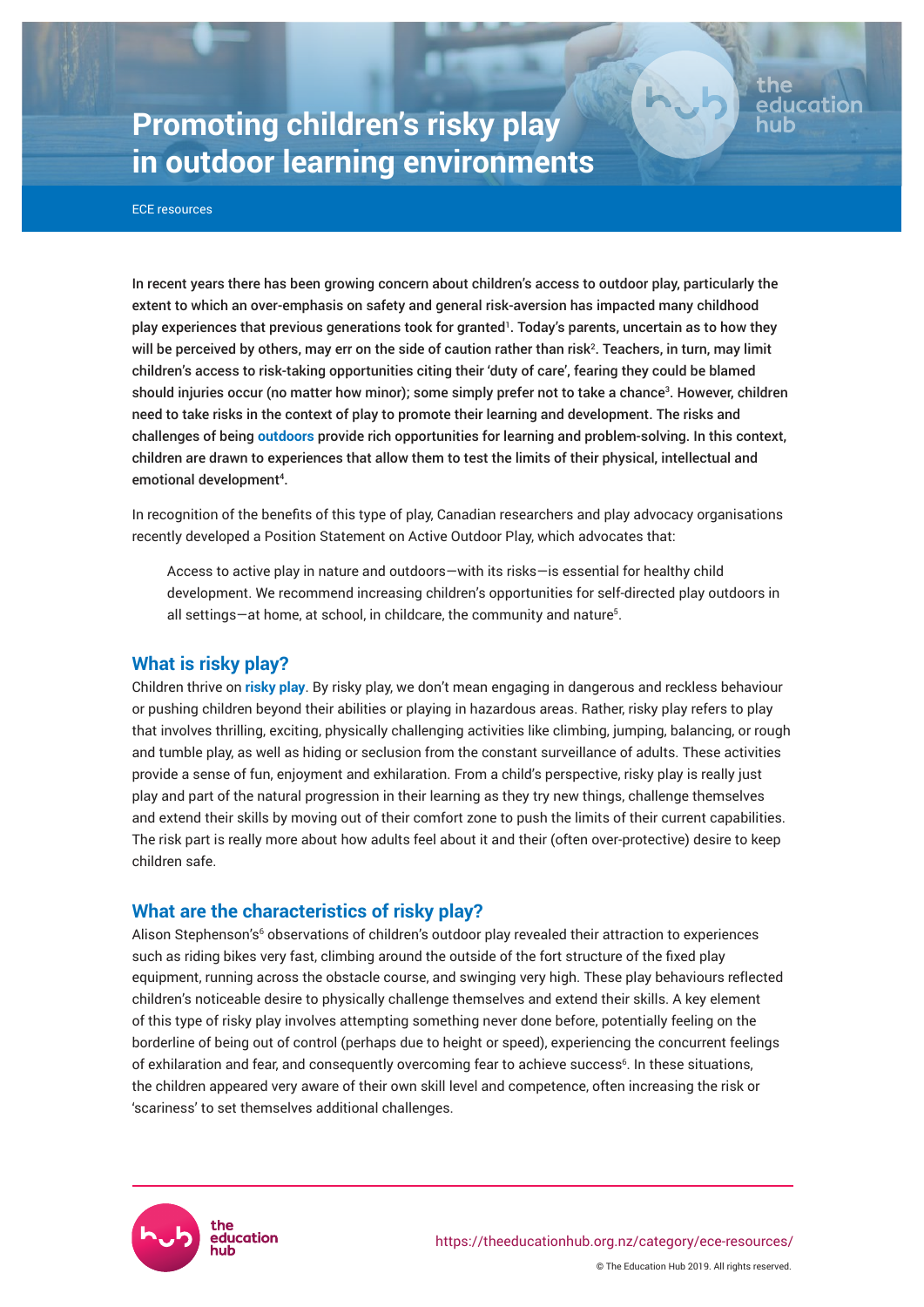Risky play can have many different forms but ultimately it is about giving children the space to build confidence and test their capabilities on their own terms. Ellen Beate Sandseter<sup>7</sup> identified six categories of risky play, and the behaviours that distinguish each type of play:

- Play with **heights** (where there is a risk of falling).
- Play with high speed (situations involving uncontrolled speed and pace potentially leading to collision with people or objects).
- Play with dangerous **tools** (where there is a risk of injury).
- Play near **dangerous elements** (involving the possibility of falling into or from something).
- • **Rough and tumble** play (where children can harm each other).
- Play where children can hide or be out of the sight of adults.

Later research<sup>8</sup> exploring this type of play in younger children identified further categories that reflect the play of 1-3 year old children, recognising that the equipment and environments typically provided for children of this age may result in limited exposure to the objective risk categories described above, with children mainly experiencing subjective risk. These include:

- • Playing with **impact** (children throwing themselves onto mattresses/cushions or crashing bikes into walls)
- Vicarious risk (where children watch others engaged in risky play)
- Play with **dangerous elements** (sharing features of objective risk, such as height or speed, but not sufficient to cause physical injury).

In line with this, Te Wh**ā**riki<sup>9</sup> highlights the importance for children to have the opportunity to engage in risky play including play with heights, speed, tests of strength and the use of real tools.

## **The benefits of outdoor risky play**

The unstructured, flexible, open-ended and dynamic nature of outdoor environments provides a level of unpredictability, and children's engagement with the environment inherently involves a certain element of uncertainty or risk. Through exploratory, challenging and risky play, children become familiar with their environment, its possibilities and boundaries, and with their own capabilities<sup>49</sup>. This type of play contributes to children's emerging autonomy, inter-dependence, sense of agency and social emotional wellbeing as they deal with change and uncertainty<sup>4</sup>. In outdoor play children gain confidence, they can be adventurous and daring, tackle the unknown, and learn to assess and manage risk. These are all important dispositions that support children in becoming confident and involved learners.

Through risky play, children experience a range of learning and development benefits. The physicality of many of the play experiences described by Sandseter<sup>7</sup> potentially provide opportunities for children to acquire and ultimately master a range of fundamental movement skills such as running, jumping, kicking and balancing, as well as developing muscle and skeletal strength, motor fitness, and endurance. The experience of negotiating their way around their environment at speed and climbing high, for example, presents a new perspective on the world which contributes to the development of perceptual abilities including depth, shape, size, movement perception, and general spatial-orientation abilities. The experience of success and gaining mastery through engagement in challenging physical play provides children with a sense of accomplishment, which then fosters greater confidence, competence and selfesteem. This further encourages children to seek new challenges and learn new skills. The increased

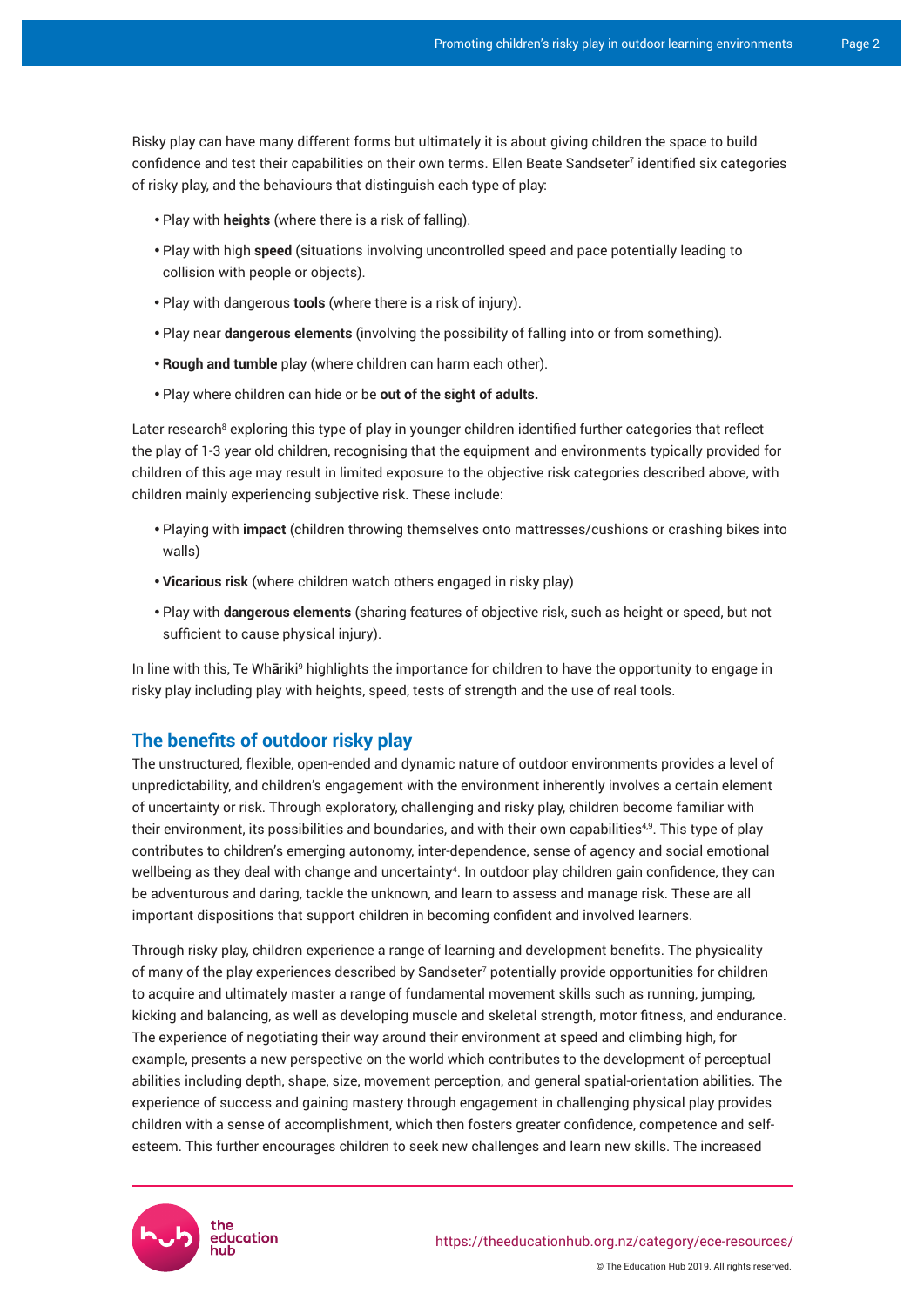motor competence and confidence that children gain through these experiences are likely to contribute to physical fitness and ongoing engagement in physical activity $^{\scriptscriptstyle{10}}$ .

Risky play also provides a context in which children are presented with real but managed risks that support the emergence of risk appraisal skills necessary for handling risks and dangers in other contexts. The decisions that children make and the responsibility that they take for their actions during risky play supports children in developing their autonomy, resilience and sense of agency<sup>4</sup> .

Furthermore, during risky play children experience simultaneous emotions of exhilaration and fear<sup>11</sup> . Learning to deal with these emotions, as well as coping with frustrations and unexpected outcomes in the context of risky play, supports children's social emotional wellbeing and potentially has an antiphobic effect whereby fear may be alleviated through normal habituation or coping experiences as children gain mastery in the context of risky play<sup>12</sup>. Adult responses to children's risky play are also important. Parenting behaviour that involves the playful encouragement of children to go beyond their own limits may decrease children's risk for anxiety<sup>13</sup>.

#### **Environments that support children's risk-taking in play**

One of the factors in allowing children to take calculated risks is the physical characteristics of the **[outdoor environments](https://theeducationhub.org.nz/outdoor-learning-environments-in-ece/)** we provide. Features and qualities of the play environment influence the nature and extent of children's risky play. Environments that promote risky play include a diverse range of both natural and manufactured affordances<sup>14</sup> such as:

- Fixed or moveable manufactured playground equipment or natural elements in the environment such as trees, rocks or mounds that afford climbing.
- Platforms, logs, trees, rocks, mounds, fixed or moveable equipment provide opportunities for jumping down from heights.
- Manufactured balance beams, logs, repurposed loose parts such as pipes or timber off-cuts afford balancing.
- Traditional manufactured swings or improvised tyre or rope swings attached to branches, or trees with branches of suitable height and diameter that children can grasp, afford swinging, allowing for play with both height and speed.
- Slides at different gradients provide variations in the sensation of speed.
- Sloping ground surfaces afford sliding, rolling, running, cycling and the sensation of speed.
- Elements that give the sensation of instability such as swaying rope bridges and rope ladders offer unpredictability.
- Tools real carpentry tools such as hammers, saws, hand drills and so on
- Enclosures/secluded spaces provide children with a sense of being away from the watchful eyes of adults where they can create their own private worlds.

Outdoor exploration using natural materials such as logs, tree stumps, rocks, water and found materials like old tyres and PVC pipe offer vast learning opportunities for children. For example, the inclusion of a small dry creek bed where water can be pumped through, making crossing somewhat risky with rocks of varying sizes that may be slippery when wet, allows for planning and discovery as the children negotiate their way across the creek bed. Providing pieces of lumber and wood of various sizes allow for construction – perhaps building a bridge across the water or a ramp to slide down. This provides the opportunity for children to test their designs and making necessary modifications.

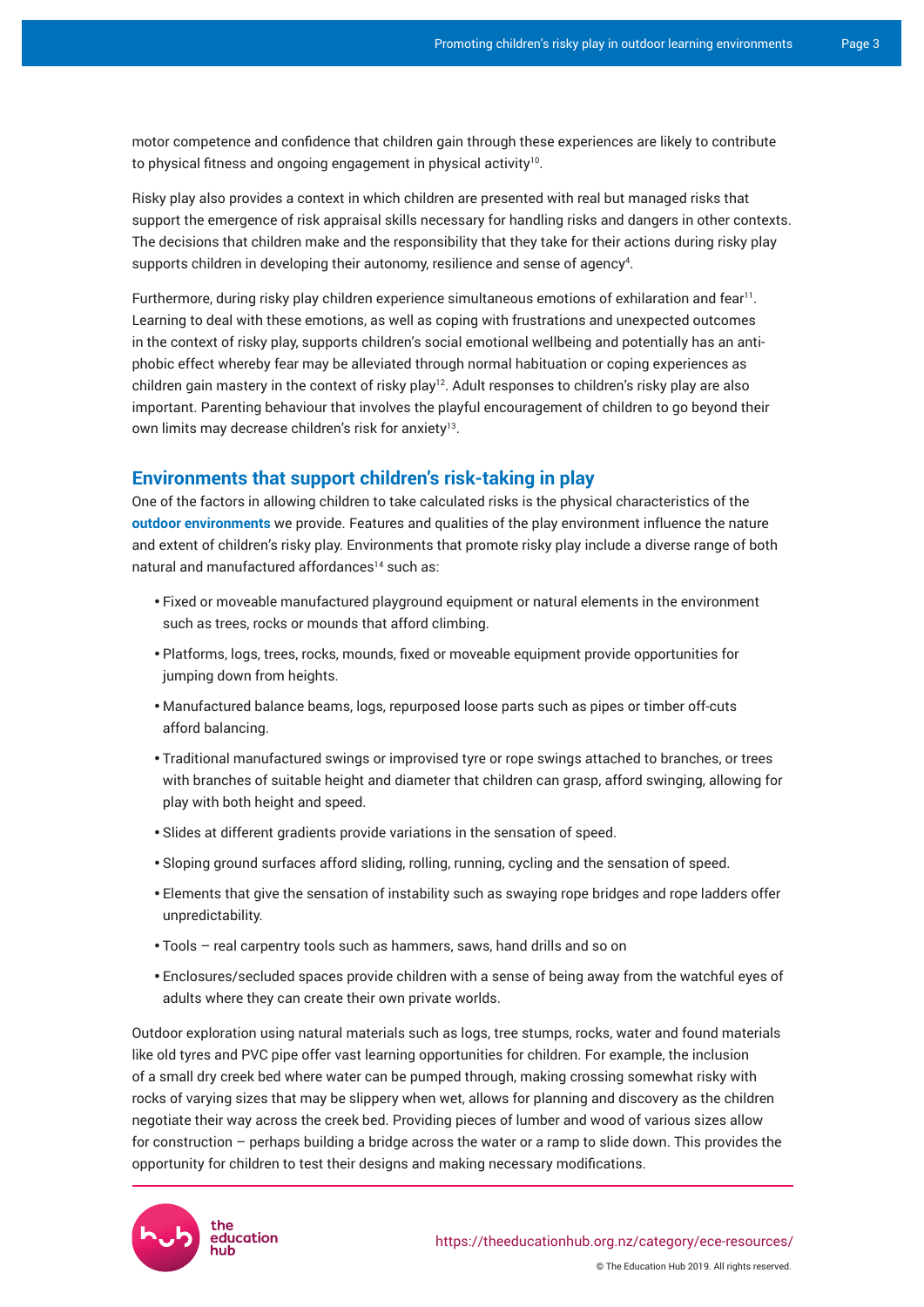There are two types of risk involved in the play described above – the natural risk of dropping a heavy object or falling off a homemade structure as well as the risk of a child's design not working as imagined. Children need both these types of risk in order to build confidence, resilience, persistence, thinking and reasoning skills<sup>9</sup>.

### **Managing children's risk-taking in play**

Riskiness is part of everyday life and is associated with potentially good but uncertain outcomes. When considering children's risky play, we need to think about it in terms of behaviours where the outcome is uncertain. It involves a consideration of the benefits against possible undesirable consequences of the behaviour, as well as the probability of success or failure.

Managing risky play should be based on taking a benefit-risk approach<sup>15</sup>. Rather than just deciding something isn't safe, we need to look at the benefits for children's learning and development as well as the potential risks involved, and make a judgement. Whilst there may be a small risk of injury, the benefit to the child's development outweighs it. The environment is challenging but not hazardous for children, and it is important to make this distinction. This means thinking about strategies that may be needed to reduce harm and hazards and how supervision will be provided, particularly when children are engaged in high-risk activities.

Taking a benefit-risk approach to managing risk in play and promoting safety requires adults to challenge their concepts of acceptable risk, to identify why spaces or activities might be too controlling, hence limiting challenge, and to rethink risk management in terms of being hazard-aware rather than riskaverse. However, risk is subjective - a risky play situation for one child may be different from that of another, so having a sound knowledge of individual children's capabilities is essential for providing support and encouragement that allows them to take appropriate risks. Teachers need to be flexible and respond to children's risk-taking based on their knowledge of individual children and an understanding of the benefits for children's learning and development. There is a difference between providing considered risk-taking opportunities based on professional judgement and setting up experiences for the sake of creating risk. Experiences focused on the latter, which fulfil the desire of the teacher to create risk but are not focused on the individual capabilities of the children, can create unsafe situations and anxiety for a child or their family.

#### **Empowering children to gradually take responsibility for their own safety**

Adults' tolerance of children's risk-taking is influenced by individual personality traits as well as socioculturally constructed notions of risk and **[images of the child](https://theeducationhub.org.nz/the-image-of-the-child/)** as either vulnerable or capable. Including children and families in discussions of risk and safety allows for a shared understanding of what are acceptable risks and appropriate challenges for individuals in specific contexts as well as a shared understanding of how risks are managed.

Te Whāriki acknowledges that kaiako should have conversations with children that empower them to assess risk. By including children in discussions, we help them learn to manage risk themselves. With increasing independence, children become more mindful and can take greater responsibility of their own and others' safety. For example, if children want to climb higher on the play equipment, rather than saying 'no', it is better to ask them what they think might happen if they climb higher, talk about how they need to hold on tightly or perhaps set limits on how high they can climb. Scaffolding children in this way allows children to problem solve and empowers them to learn to take responsibility for their own safety by helping them to identify and manage risks in their play as the following example demonstrates:

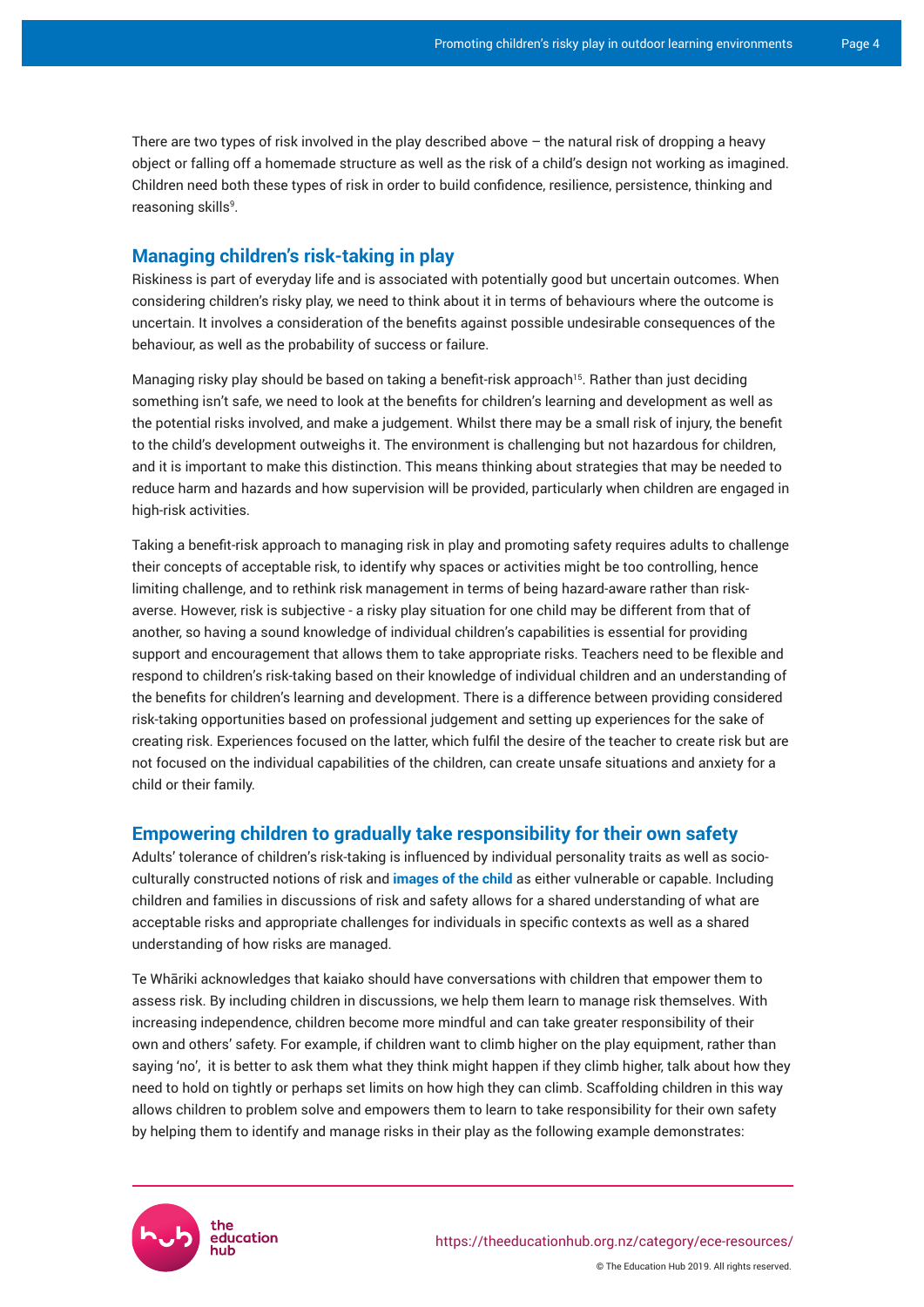Olivia (aged 2 years) enters the outdoor environment and immediately heads for the climbing tower. She climbs into the middle of the tower, stands on the lowest tyre and patiently waits, scanning the outdoor space looking for a teacher and trying to catch their attention. After a few minutes, one of the teachers sees Olivia waiting and makes her way over to the climbing tower. Once the teacher is present, Olivia begins to climb to the height (midway) that she is comfortable with. She stays at this point for some time chatting with the teacher before carefully making her way back down. At times she asks for assistance and the teacher provides verbal and physical prompts about where Olivia should place her feet and hands.

This scenario captures a number of key points: firstly, we can see that, in this context, children are learning to take responsibility for their own safety - there are 'rules' in place that the activity needs to be supervised and the children know they need to have an adult present. Developing 'rules' with the children is important in supporting them to have understanding of why rules might be needed and to begin to think about the consequences of particular behaviours. The hazards have also been managed by ensuring that the children know they can only climb up through the centre of the structure and not the outside. Finally, the child herself only climbs to the height at which she feels comfortable and knows support is available to climb back down if needed.

Central to children's willingness to engage in risky play and push themselves beyond their comfort zone is a conducive environment and the relationship with supportive adults. Having supportive relationships with adults enables children to gain confidence in their ability to express themselves, learn new things, work through challenges, and take calculated risks. Supporting risk and challenge outdoors requires adults to:

- Have realistically high expectations of children's capabilities and make informed decisions about when to stand back or when to intervene
- Develop shared understandings and expectations in relation to acceptable risks
- Develop a positive disposition towards challenge and uncertainty
- Develop a language to talk about risk and safety that supports children in gradually taking responsibility for their own safety
- Teach children skills that help them to do things safely

The way in which risk-taking is viewed within documents such as the Position Statement on Active Play<sup>s</sup> and Te Whāriki<sup>9</sup> provides the opportunity for real changes to children's access to and benefit from a wide range of stimulating and challenging outdoor play experiences.

#### **References**

1. Gill, T. (2007). No fear: Growing up in a risk averse society. London: Calouste Gulbenkian Foundation.

2. Little, H. (2015). Mothers' beliefs about risk and risk-taking in children's outdoor play. Journal of Adventure Education & Outdoor Learning, 15(1), 24-39. https://doi.or g/10.1080/14729679.2013.842178

3. Little, H. (2017). Promoting risk-taking and physically challenging play in Australian early childhood settings in a changing regulatory environment. Journal of Early Childhood Research, 15(1), 83-98. https://doi.org/10.1177/1476718X15579743



© The Education Hub 2019. All rights reserved.